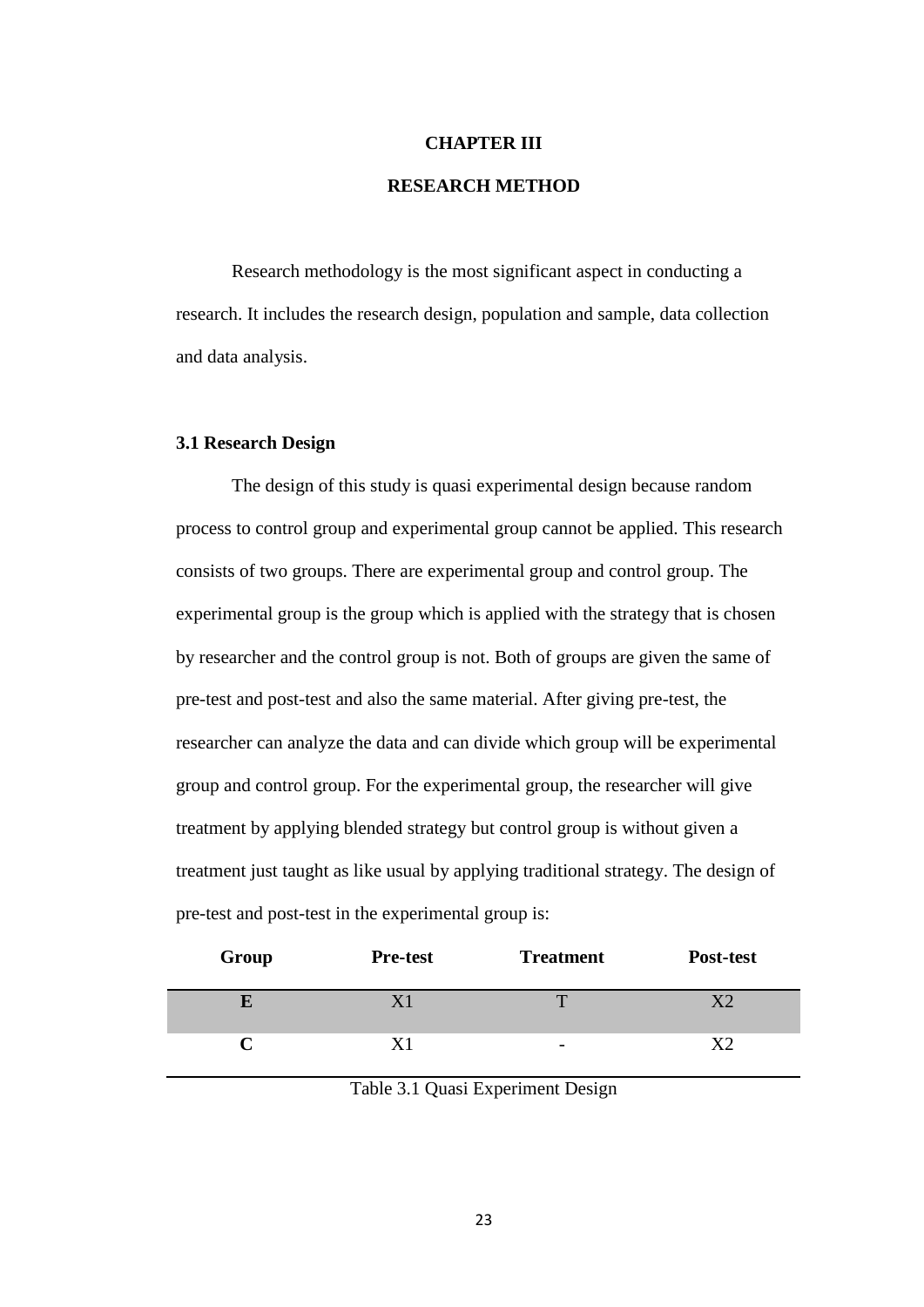### Remarks:

| E              | : The experimental group (which given a treatment) |
|----------------|----------------------------------------------------|
| $\mathcal{C}$  | : The control group (which not given a treatment)  |
| X1             | : The pre-test (before the experimental treatment) |
| T              | : The treatment                                    |
| X <sub>2</sub> | : The post-test (after giving a treatment)         |

# **3.2 Population and Sample**

Arikunto (2004: 115) stated that population is all subjects of a research. Sekaran (2000: 266) wrote that population refers the entire group of people, events, or things of interest that the researcher wishes to investigate. Based on these two theories, it can be concluded that population is all subjects or individuals with certain characteristics that will be analyzed. In this study, the population is  $10^{th}$  grade students of MA MA'ARIF NU Sidomukti. Researcher chooses this grade as the population because in the tenth grade there is procedure text.

Sekaran (2000: 267) wrote that a sample is a subset of the population. It comprises some members selected from the population. To determine the sample of this research, the researcher uses population sampling technique. Population sampling technique is used if the total of population is used as sample. Two classes of  $10^{th}$  grade students were taken as the sample of this study. Those are X-A as the control group and X-B as the experiment group.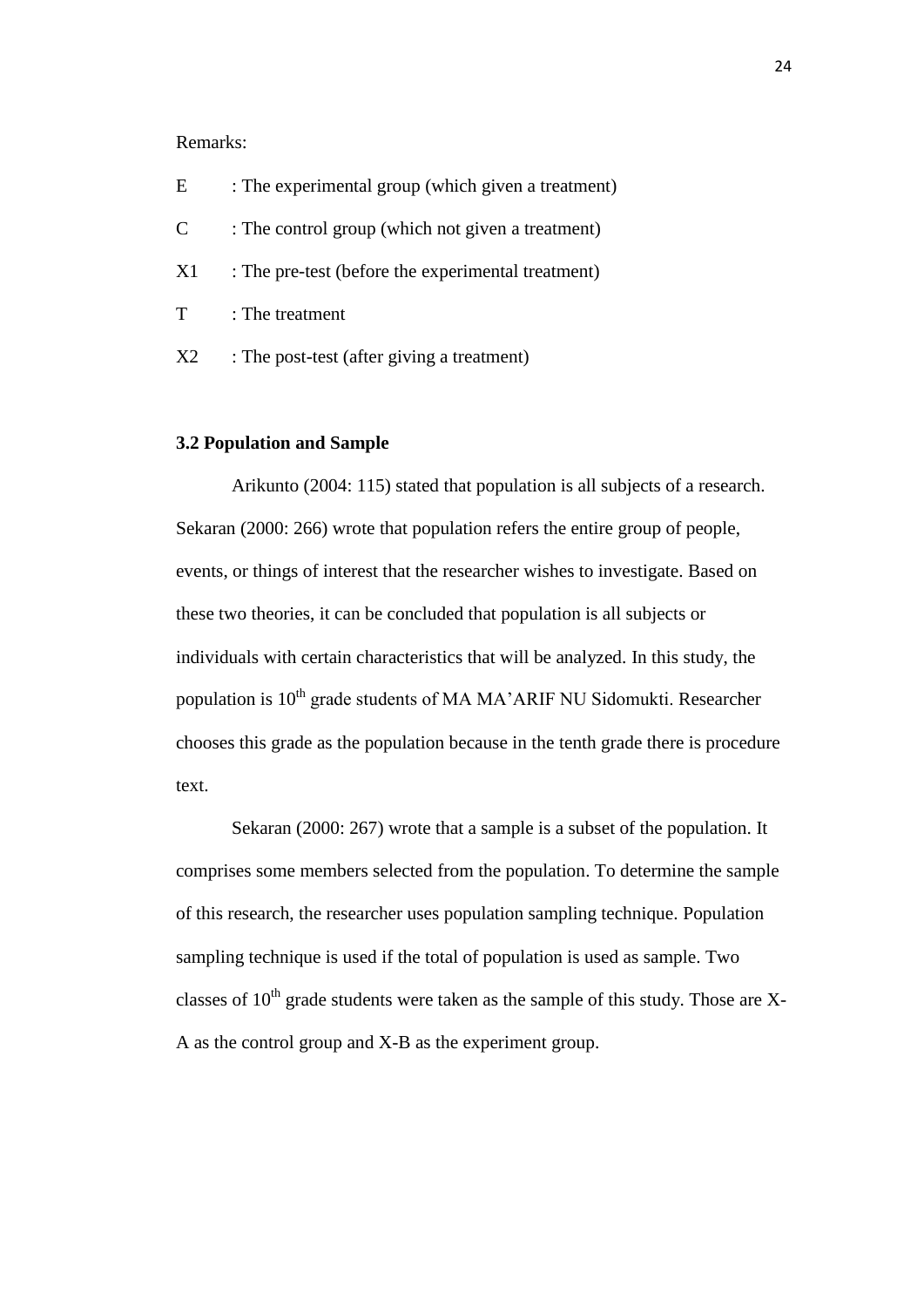#### **3.3 Data Collection Technique**

Data collection is the process of gathering and measuring information. There are some stages to collect data such as:

## **3.3.1 Instrument of the study**

Instrument is a tool that used to collect the data. It is the most important component of the research design because the researcher uses it to collect the valid data or information from research instrument. Without instrument, the researcher cannot collect the valid data.

#### **3.3.1.1 Test**

Instrument that will be used to collect the data in this study is test. Test is a set of techniques, procedures, and items that constitute an instrument of some sorts that requires performance or activity on the part of the test taker. There are two tests that are given to the both experimental and control groups, those are pretest and post-test.

### **3.3.1.1.1 Pre-Test**

Before applying a treatment, the researcher arranges pre-test to the subject. Pre-test is arranged in both experimental and control group. Pre-test is used to know the ability of the students in writing procedure text. The researcher gives the students 60 minutes to finishing their pre-test. Pre-test is used to know the students' ability before giving treatment.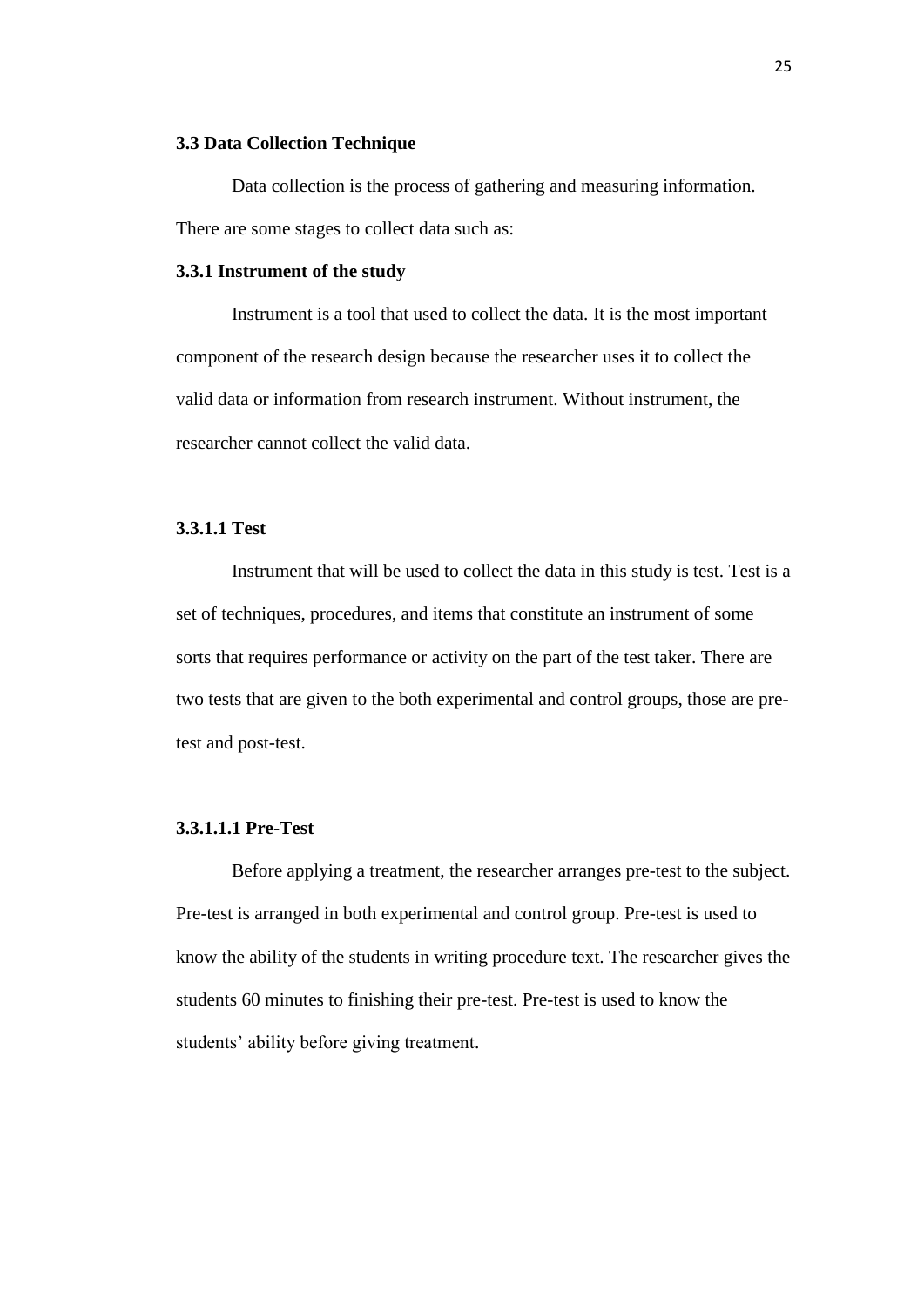#### **3.3.1.1.2 Post-Test**

Post-test is used to know the improvement of the students' ability after getting a treatment. The researcher gives the students 60 minutes to finishing their post-test. The researcher will give some topics about procedure text and the participant can choose one of them. They should write their procedure text.

## **3.3.2 Procedure of Data Collection**

The data of this study is in form of number. The data is collected through a test. The test is used to investigate the students' ability in writing. The researcher uses pre-test and post-test in this study. The data of this study consists of primary and supporting data. The primary data is taken from the students' writing ability test. The researcher chooses the subject and divides groups as experimental and control group. Experiment group is a group which is taught by applying blended strategy and control group is a group which is not taught by applying blended strategy. The teacher collects the result of pre test.

The last stage of collecting the data is using post-test. Post-test is given in both experimental and control group. Post-test is used in order to know whether or not there is a significant difference between students' ability in writing procedure text before and after treatment such us in terms of content and vocabulary. The students in control class get the post-test after they are taught without getting a treatment. The time to the post-test is appropriate with the schedule. They work individually in doing post-test. The last is analyzing the data from pre-test and post-test by using SPSS 16.0 program.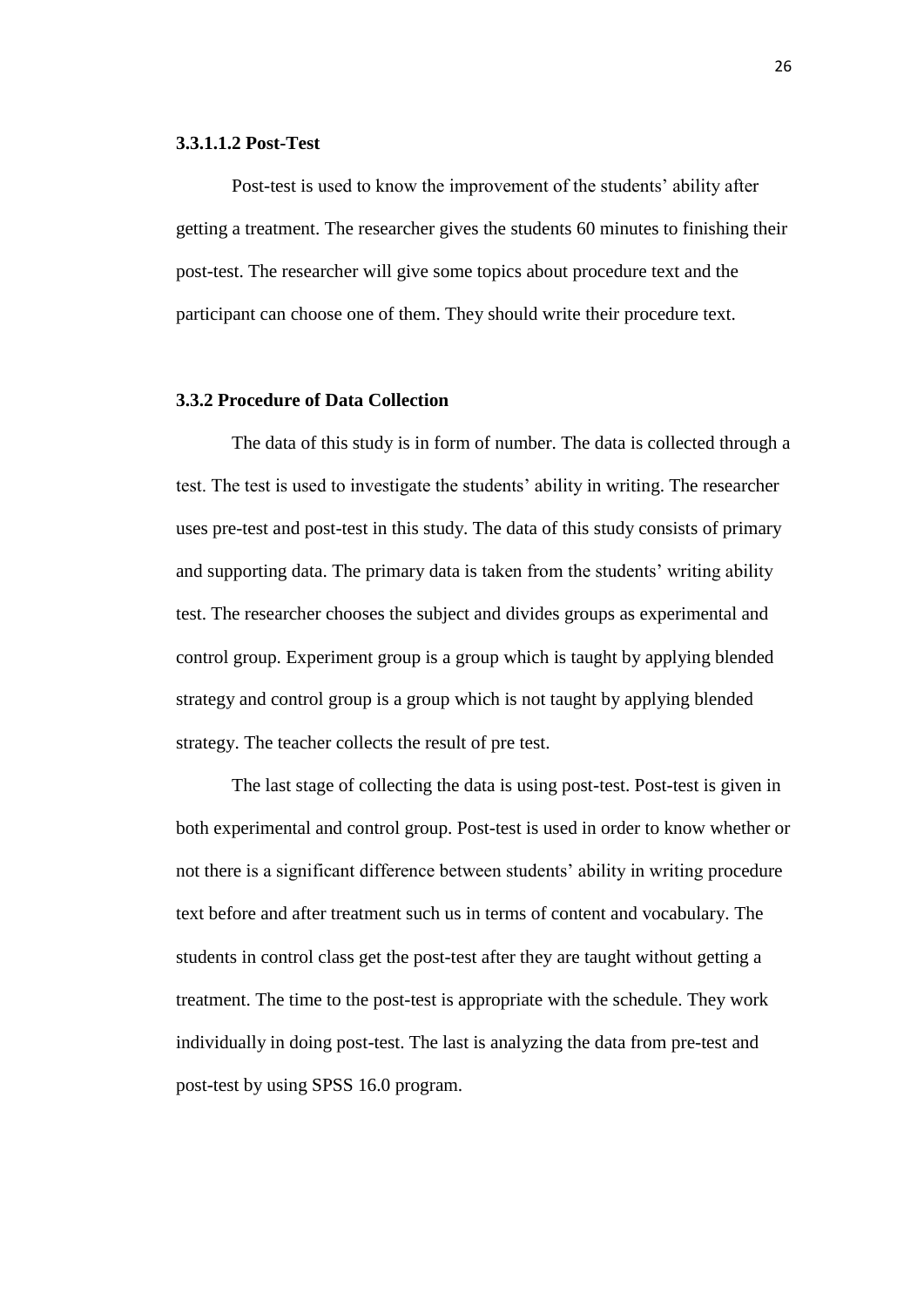This is a brief schedule for teaching procedure text in experimental group and control group:

| <b>Date</b>                   | Agenda                                              |
|-------------------------------|-----------------------------------------------------|
| 1 <sup>st</sup> December 2016 | Giving pre-test in experimental and control group.  |
| $2nd$ December 2016           | Giving treatment.                                   |
| $3rd$ December 2016           | Giving treatment.                                   |
| $5th$ December 2016           | Giving treatment.                                   |
| $6th$ December 2016           | Giving treatment.                                   |
| 9 <sup>th</sup> December 2016 | Giving post-test in experimental and control group. |

Table 3.2 Schedule

#### **3.3.3 Validity**

In this study the test is analyzed by using content validity. The content validity is measured by relating the content of the instrument in Indonesian curriculum. Content validity is not always in numeric form but it can be determined whether the items reflect the course and objective in curriculum guide, syllabus, and course books. To test the content validity, the researcher compares the content of the instrument of the subject based on English curriculum and English syllabus. If the content of the test reflected the curriculum guide, syllabus and course books, so it can be said that the test is valid. The researcher conducts the pre-test when the test's content can be said valid.

| <b>BASIC</b>      | <b>SUB BASIC</b>  |                 | <b>QUESTIONS</b> |  |
|-------------------|-------------------|-----------------|------------------|--|
| <b>COMPETENCE</b> | <b>COMPETENCE</b> | <b>PRE-TEST</b> | <b>POST-TEST</b> |  |
| 6.1 Expressing    | 6.1.2 Expressing  | 1. Write a      | 1. Write a       |  |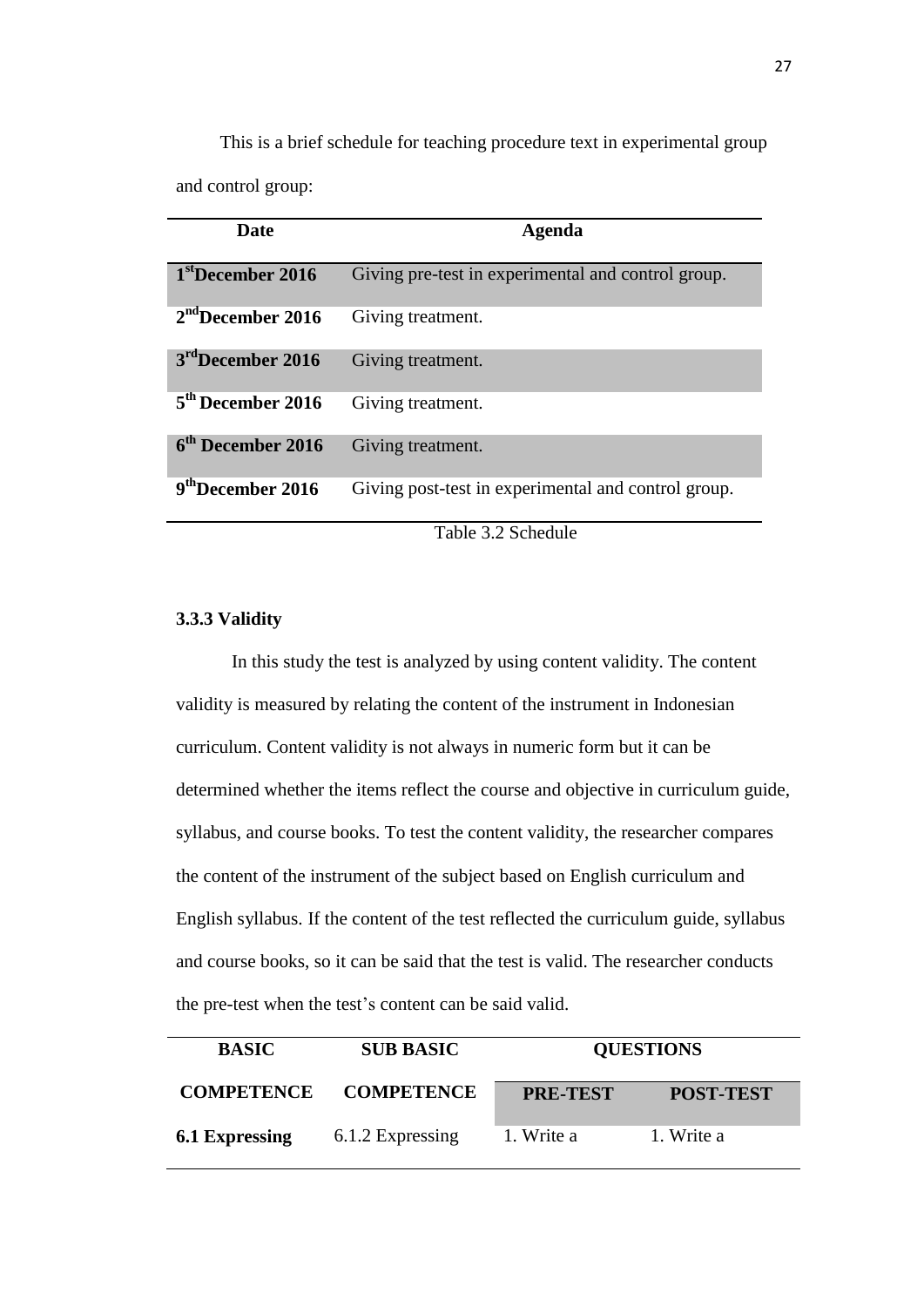| meaning and                             | meaning and          | procedure text    | procedure text    |
|-----------------------------------------|----------------------|-------------------|-------------------|
| rhetorical steps                        | rhetorical steps     | with free theme   | using one of the  |
| accurately,                             | accurately, fluently | based on the      | following title   |
| fluently and<br>and in accordance       |                      | generic structure | based on the      |
| in accordance                           | with the use of      | and language      | generic structure |
| with the use of<br>variation in written |                      | feature           | and language      |
| variation in                            | language in the      | appropriately     | feature           |
| written language                        | context of everyday  |                   | appropriately.    |
| in the                                  | life in texts about  |                   | a. How to Open    |
| contexts of                             | Procedure.           |                   | Microsoft Word    |
| everyday life in                        |                      |                   | b. How to Use a   |
| texts such as:                          |                      |                   | Blender           |
| Recount,                                |                      |                   | c. How to Make    |
| Narrative, and                          |                      |                   | Gado-gado         |
| Procedure.                              |                      |                   | d. How to Make    |
|                                         |                      |                   | Fried Chicken     |
|                                         |                      |                   | e. How to Make a  |
|                                         |                      |                   | Kite              |

Table 3.3 Analyzing Content Validity

# **3.4 Scoring Guide**

According to Brown and Bailey (1984) in Brown (2004) designed an analytical scoring scale that specified five major categories and description of five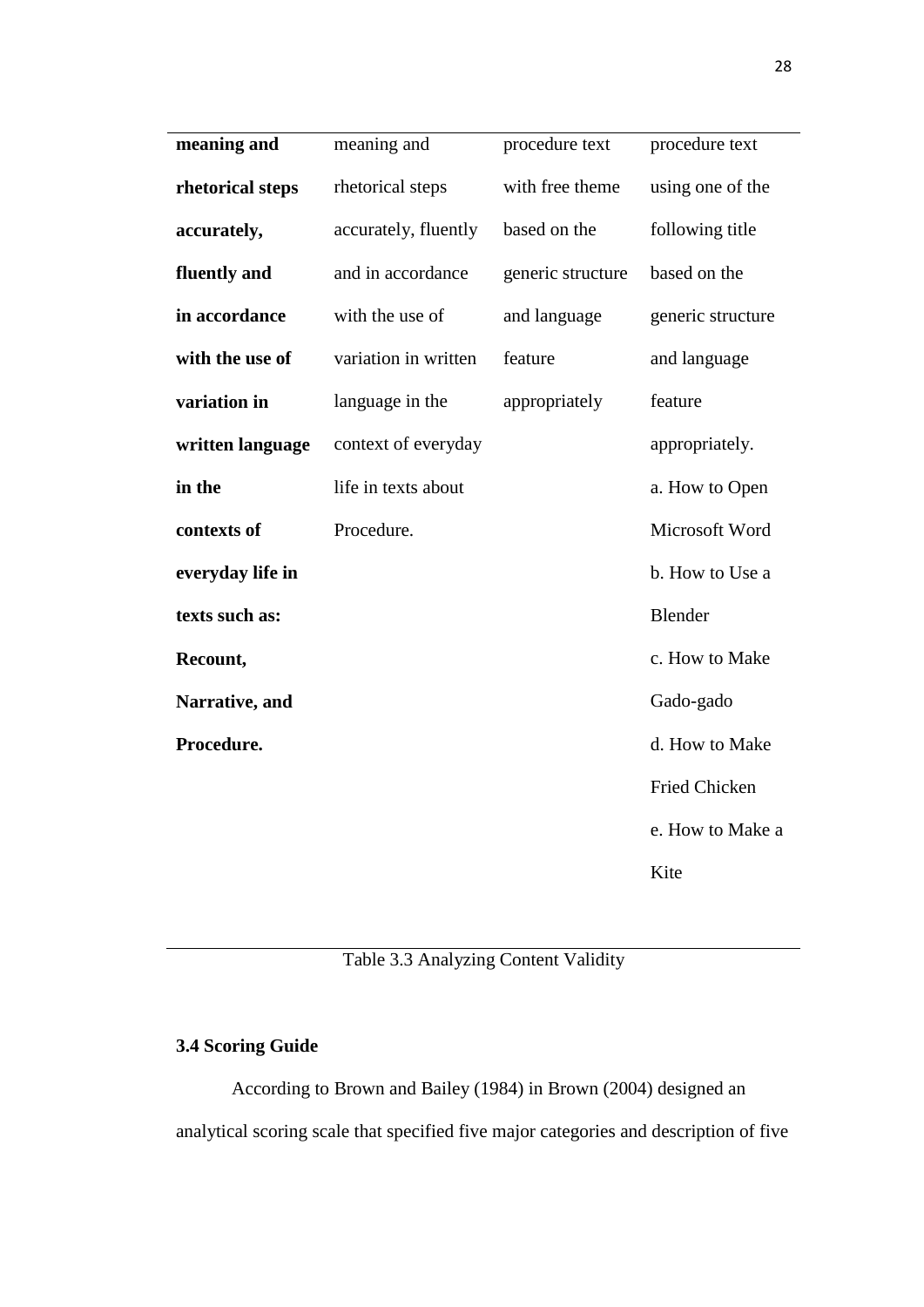different levels in each category, ranging from "unacceptable" to "excellent". The order in which the five categories (content, organization, vocabulary, grammar, and mechanism).

In this research, the researcher uses three raters to score the test. The first rate is the researcher herself, the second rater is the teacher from that school and the last rater is the other English teacher in the school. The researcher gives the score for the students' composition based on the table below:

| N <sub>0</sub> | <b>Aspect</b> | <b>Score</b> | <b>Criteria</b>                              |
|----------------|---------------|--------------|----------------------------------------------|
|                |               | 30           | All sentences are relevant and support the   |
|                |               |              | topic, the ideas can deliver well.           |
|                |               | 24           | Ideas are not well organized but all         |
|                |               |              | sentences are relevant and support the       |
|                |               |              | topic.                                       |
| $\mathbf 1$    | Content       | 18           | Some lacks of relevant sentences and re-     |
|                |               |              | reading required for clarification of ideas. |
|                |               | 12           | Individual ideas may be clear but very       |
|                |               |              | difficult to connect between them.           |
|                |               | 6            | Difficult to understand ideas and have       |
|                |               |              | many lacks of relevant sentences.            |
|                |               | 20           | Very easy to understand and all of the       |
|                |               |              | generic structure are correctly and clearly  |
|                |               |              | stated.                                      |
|                |               | 16           | Mostly easy to understand and some of        |
|                |               |              | generic structure of procedure text are      |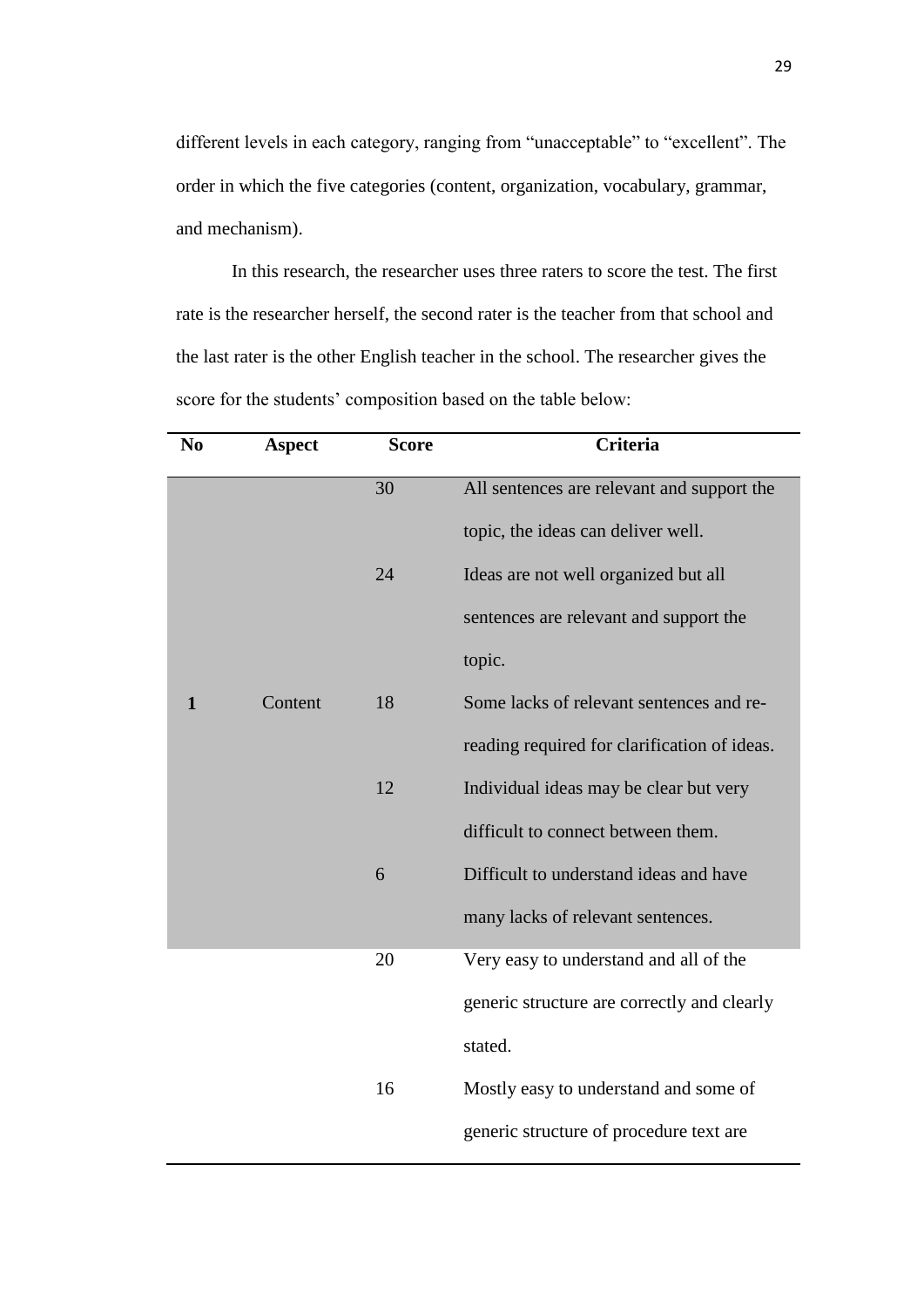| $\overline{2}$ | Organization |                | placed incorrectly.                           |
|----------------|--------------|----------------|-----------------------------------------------|
|                |              | 12             | Not too hard to understand one of the         |
|                |              |                | generic structure of procedure text are not   |
|                |              |                | stated.                                       |
|                |              | 8              | An effort needed to understand and two of     |
|                |              |                | the generic structures of procedure text are  |
|                |              |                | not stated.                                   |
|                |              | $\overline{4}$ | Very hard to understand and have many         |
|                |              |                | unstated generic structure in procedure text. |
|                |              | 20             | Use of wide range of vocabulary taught        |
|                |              |                | previously                                    |
|                |              | 16             | Good use of new word acquired, procedural     |
|                |              |                | appropriate synonyms.                         |
|                |              | 12             | Attempt to use words acquired procedural      |
| 3              | Vocabulary   |                | appropriate vocabulary on the whole but       |
|                |              |                | sometimes restricted.                         |
|                |              | 8              | Restricted vocabulary and use a synonym       |
|                |              |                | (but not always appropriate), imprecise and   |
|                |              |                | vague, affect meaning.                        |
|                |              | $\overline{4}$ | Very restrict vocabulary and inappropriate    |
|                |              |                | use of synonym seriously hinders              |
|                |              |                | communication.                                |
|                |              | 20             | Mastery of grammar (present tense) taught     |
|                |              |                | on course – only 1-2 minor mistakes.          |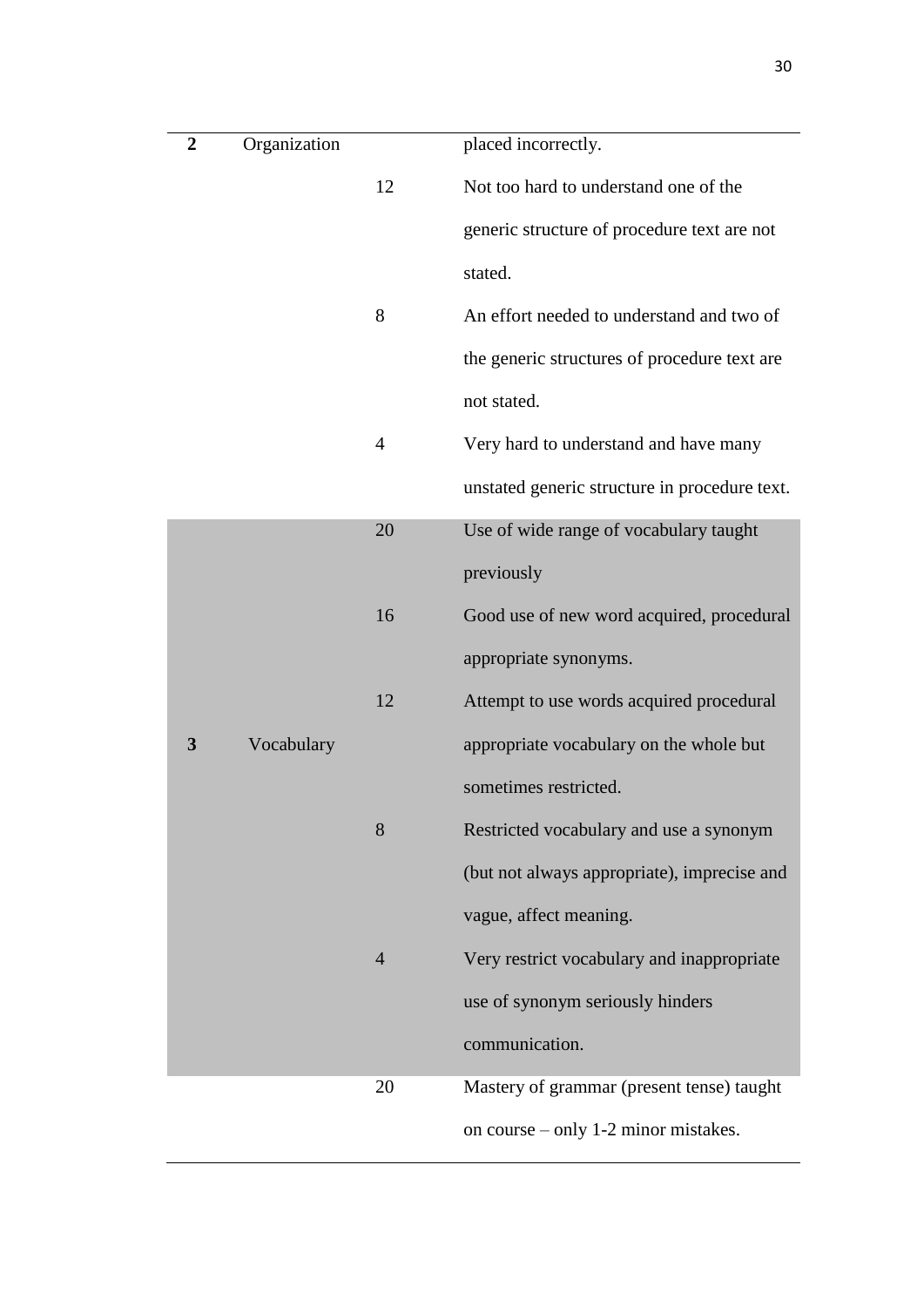|   |           | 16             | A few minor mistakes only (preposition,    |
|---|-----------|----------------|--------------------------------------------|
|   |           |                | articles, etc).                            |
|   |           | 12             | Only 1 or 2 major mistakes but a few minor |
| 4 | Grammar   |                | ones (present tense).                      |
|   |           | 8              | Major mistakes lead to difficulty in       |
|   |           |                | understanding and lack of mastery of       |
|   |           |                | sentence construction (present tense).     |
|   |           | $\overline{4}$ | Numerous serious mistakes and no mastery   |
|   |           |                | of sentence construction (present tense).  |
|   |           | 10             | No errors in spelling.                     |
|   |           | 8              | Only 1 or 2 minor errors in spelling.      |
|   |           | 6              | Several errors in spelling and a few words |
|   |           |                | very hard to recognize.                    |
| 5 | Mechanics | $\overline{4}$ | Several errors in spelling and some words  |
|   |           |                | very hard to recognize.                    |
|   |           | $\overline{2}$ | Numerous errors, hard to recognize many    |
|   |           |                | words.                                     |

Table 3.4 Scoring Guide

# **3.5 Data Analysis Technique**

After getting the data during the experiment process, the researcher compares the result of the pre-test and post-test. The score of pre-test and post-test are analyzed using t-test formula to know about the significant differences between the experiment group and control group to answer the hypothesis.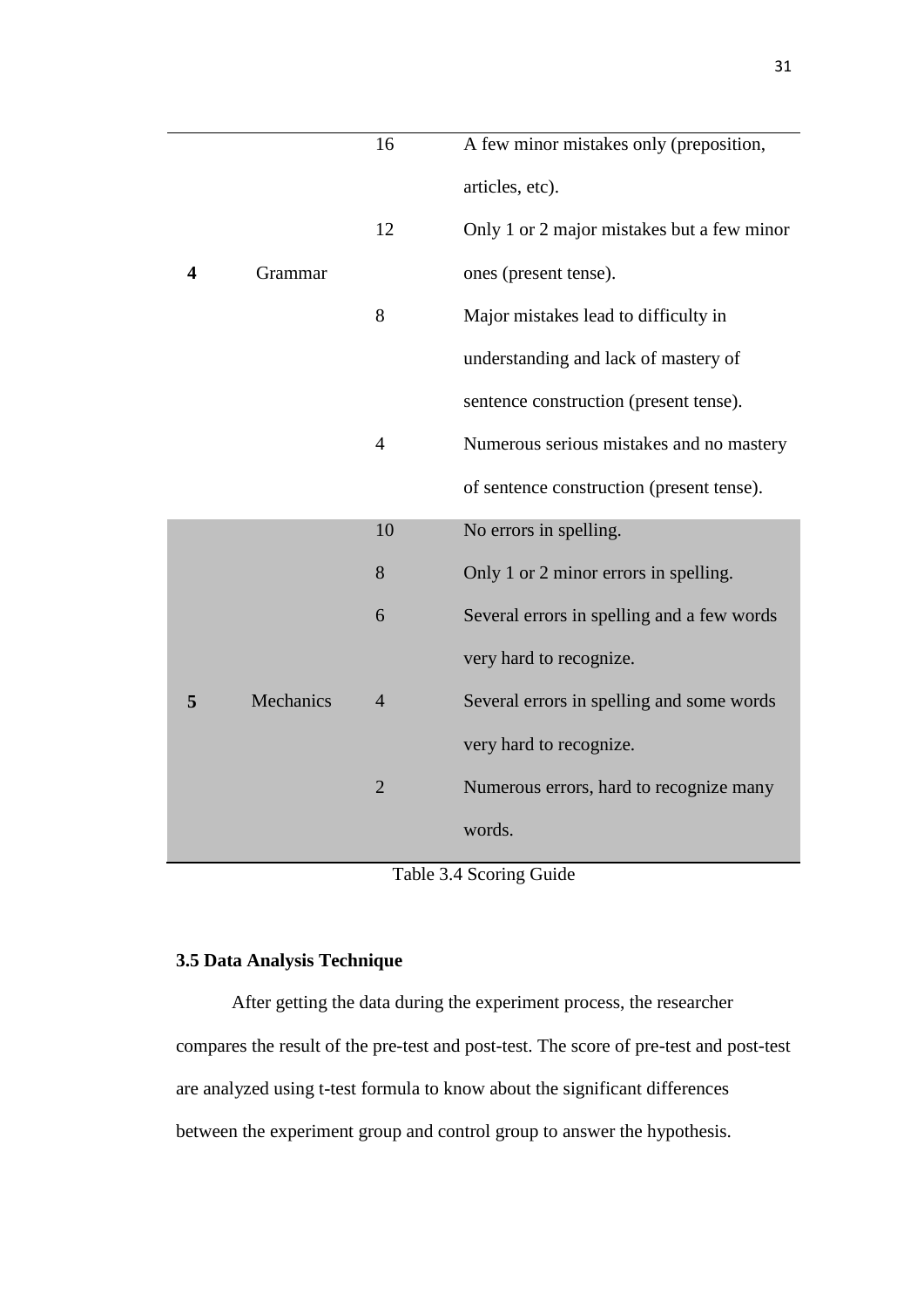#### **3.5.1 Homogeneity Test of Variance**

The analysis of variance, assume that variances are equal across groups or sample. For homogeneity test, the researcher uses Levine's test of homogeneity in SPSS 16.0 version. The test of Levine's test, or P, defines as follow:

$$
P = \frac{(N - k) \sum_{i=1}^{k} N_i (Z_i - Z..)^2}{(k - 1 \sum_{i=1}^{k} \sum_{j=1}^{N_i} (Z_{ij} - Z_i)^2}
$$

The symbols defined as follow:

- P : the result of the test
- K : the number of different groups which the sample belong
- N : the total number of sample
- $N_i$  the number of sample in the i<sup>th</sup> group
- $Y_{ii}$  : the value of the j<sup>th</sup> sample from i<sup>th</sup> group
- $Z_{ii}$  $|Y_{ij} - \bar{Y}_i| \bar{Y}_i$  $\overline{Y}_{ij} - \overline{Y}_i \overline{Y}_i$ is a mean of i<sup>th</sup> group is median of  $i<sup>th</sup>$  group

The significance of P is tested against F  $(\alpha, k - 1, N - k)$  where F is a quintile of the F test distribution, with  $k - 1$  and  $N - k$  its degrees of freedom, and  $\alpha$  is the chosen level of significance (0,05).

To analyze the homogeneity, the researcher uses SPSS (Statistical Product and Service Solutions) version 16.00 by Levine's test with the some steps. The first step is collecting the pre test data both experimental and control groups using the data view. The second step is analyzing menu, selecting compare means, and then choosing independents sample t-test. The last step is interpreting the homogeneity test output, the researcher needs to see Levine's test Column to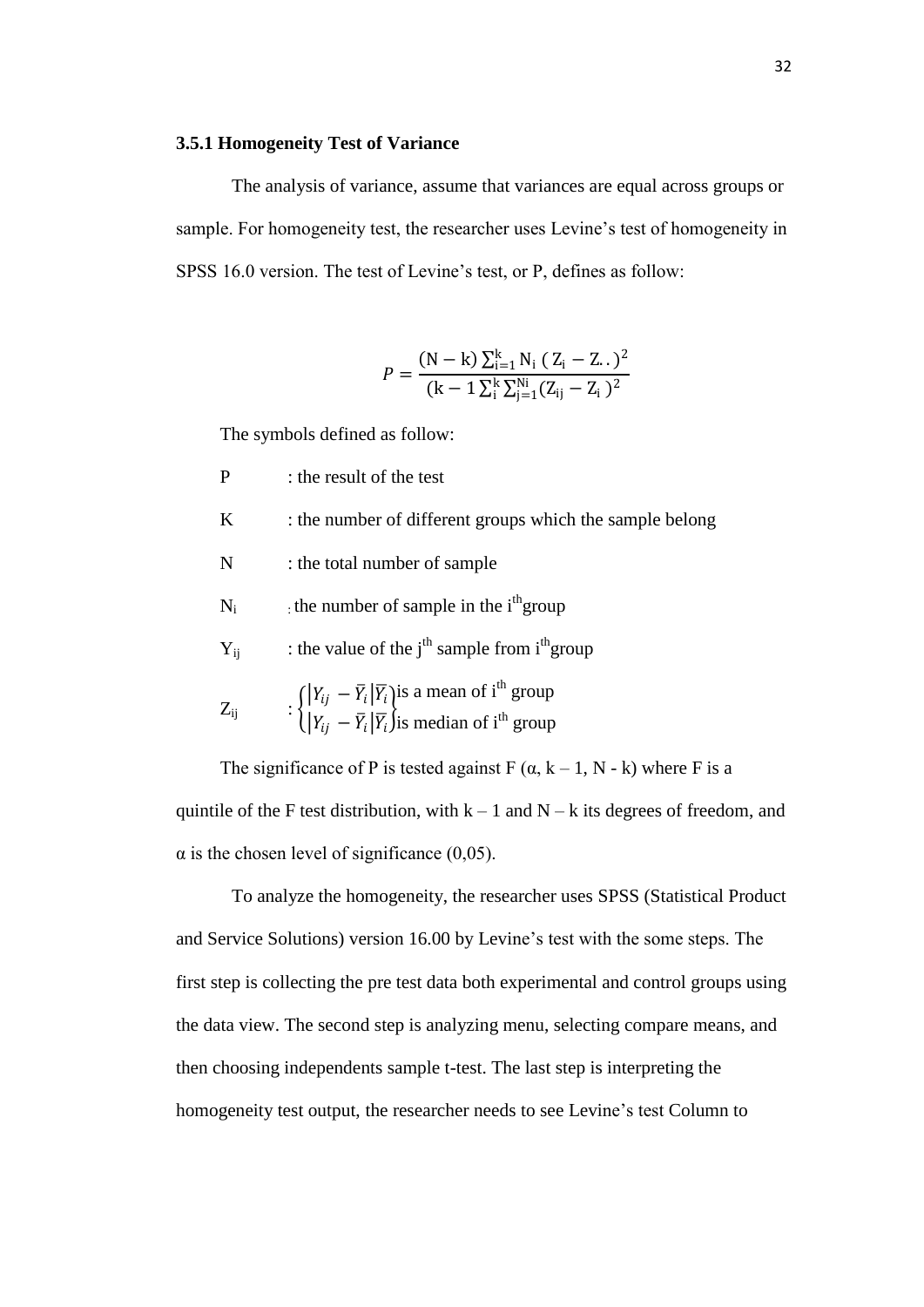know whether the equality of variances in the groups of scores were homogeny or not.

#### **3.5.2 Hypothesis Testing**

Independent t-test was used to know the significant difference between experimental and control group will be accepted or rejected. Here were the steps of t-test calculation: Hypothesis testing in this research was:

H0: There is no significant difference on the use of blended strategy in writing between experiment and control groups.

H1: There is significant difference on the use of blended strategy in writing between experiment and control groups.

Then, finding t-value using independent t-test formula and comparing the probability with the level of significance for testing the hypothesis. Determining tcritical in table t- (0,05) df, the researcher compares t-observed and t-critical. If tobs<t-critical, the researcher should accept the null hypothesis and if t-obs>tcritical, it means the researcher can reject the null hypothesis. In another word, the researcher can accept the alternative hypothesis.

T-test is calculated to find out the comparison of two means between experimental and control group pre and post test. In analyzing the data, the researcher uses independent t-test formula. The formula in calculating t-test is:

$$
t = \frac{(\overline{X}_1 - \overline{X}_2) - (\mu_1 - \mu_2)}{S_{\overline{X}_1 - \overline{X}_2}}
$$

Where :

$$
S_{\overline{X}_1 - \overline{X}_2} = \sqrt{\frac{S^2 \text{ pooled}}{n_1}} + \frac{S^2 \text{pooled}}{n_2}
$$